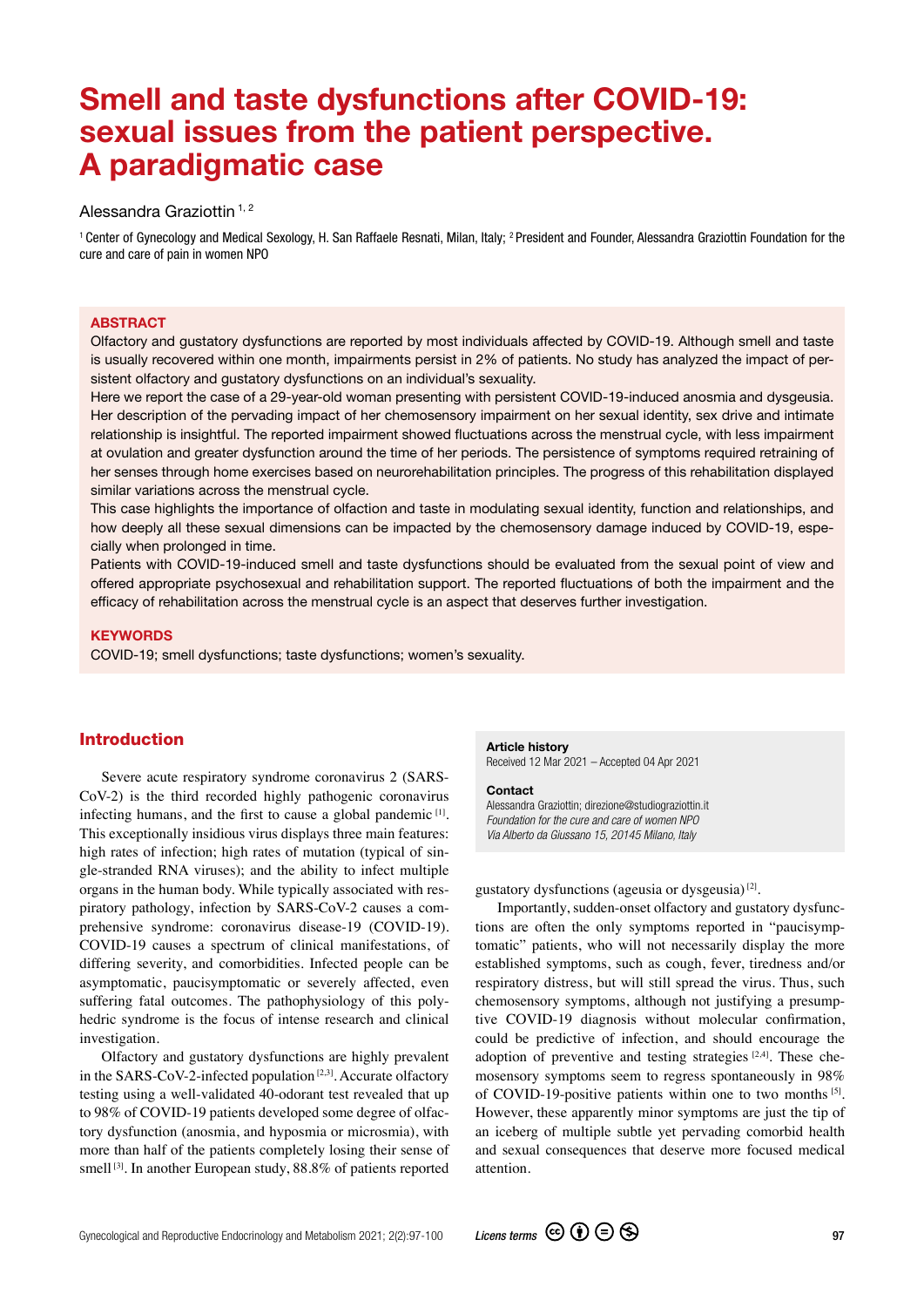Women's sexuality is particularly modulated by olfaction and taste [6-9]. Together with touch, these senses form the "kinesthetic channel", which plays a prominent role in sexual attraction, sex drive and arousal, and in relational dynamics, far more so than the visual channel, which is stronger in men. The auditory channel falls between these two channels in terms of importance in female sexuality [6-9]. Olfactory discriminatory ability is modulated by sex hormones. In women, from the onset of puberty and throughout the fertile age, it becomes superior to that of men. Moreover, women's olfactory threshold fluctuates during the menstrual cycle peaking at ovulation, thus maximizing the ability of their olfactory and oral mucosae to capture and respond to pheromones [10,11]. Pheromones are a class of chemical substances, active within a specific species, which mediate social dynamics and behaviors critical for the survival of the individual (such as fear, panic, aversion) and of the species (such as reproduction). Given the recognized role of olfaction in different aspects of women's behavior, including sex drive and food preferences<sup>[11]</sup>, COVID-19-induced olfactory and gustatory symptoms may disproportionately affect women's sexuality and relationships.

The impact of COVID-19 on sexuality is increasingly being investigated from the point of view of macro-changes in social behaviour  $[12-18]$ , while the specific individual sexual impact of olfactory and gustatory dysfunctions remains under-reported, under-appreciated and under-investigated. The aim of this paper, therefore, is to present a paradigmatic case report of a young woman suffering from serious sexual consequences of long-lasting anosmia and dysgeusia caused by COVID-19. From a clinical perspective, the woman's direct account of her experience, on which this report focuses, provides some insight into the mysterious and still unexplored impact of chemosensory impairment on intimate sexual dynamics due to COVID-19. To this author's knowledge, this is the first reported case and description of the sexual impact of chemosensory dysfunctions in a COVID-19 patient.

### Case presentation

The young woman, aged 29, sought assistance via phone for a distressing loss of olfaction and a taste dysfunction, which were severely impacting her personal and sexual life. During that time, March 2020, Italy was going through a strict lockdown and many women were having a difficult time, especially those having to face COVID-19 alone. The author offered daily free phone consultations during these hard times to support women in need. Here she reports the woman's account of her experience, in her own words, as it provides an accurate description of her symptoms and emotions. The woman's smart questions and particular feelings prompted a deeper analysis of the complaints, worth sharing with the scientific community.

Patient: "It's now a month since I completely lost my sense of smell. I am unable to smell or recognize scents and perfumes. Total zero. Since I lost my sense of smell, it's like the world has become foggy. Sometimes I have the feeling of a scent coming back. Then I lose it again. Even my taste is distorted. I get a prominent bitter taste. Everything is bitter. It is as if the world I knew has disappeared. I don't feel like myself anymore. Me, I'm no longer me! It's like being suddenly blind, but from the point of view of smell, and almost blind in terms of taste. I also have a headache that I never had before".

"I am concerned because I read that olfaction comes back in 98% of people in less than a month. I am very worried because a month has already passed, doctor. And what if I am in this 2% that does not recover? I don't want my life to turn into a concert without music, or a movie without video! [...]".

"[...] Besides, I have two more problems that I believe could be connected. Without any scent clues, and with this strange, bitter taste when we kiss, my boyfriend became a total stranger to me. My sex drive disappeared. Dead. We were going through a difficult patch, yes, but these symptoms killed the relationship and all that was left of it. I have left him. But I have an even bigger problem now. How can I kiss again? I "see" all these viruses here in my mouth. I feel terrified of infecting others. And terrified of being infected again. It's a nightmare, doctor. For me to lose my smell and my taste is not a minor problem! It's devastating! I'm so worried...".

"I live alone. I'll do what you say, doctor, but don't abandon me. I'll quarantine. But what can I do to help the recovery?".

Memory is a mysterious thing. Over the following days, her questions were constantly in my mind. Suddenly I remembered a thought-provoking lecture given at a neuroscience conference in New York that I attended at least thirty years ago, a turning point in my professional life. The lecturer was Paul Bach-y-Rita — I still remember his name — and he spoke beautifully about neurorehabilitation, neuroplasticity and the extraordinary ability of the brain to recover from damage [19]. Similar cases came back to mind, cases of loss of olfaction due to influenza. This was a stroke of intuition and luck! The principles of neurorehabilitation might be applied to this patient, to help re-train her smell and taste functions through central memory.

The patient called again a few days later: "It's me, doctor. I have the results! The swab is negative, the antibodies are positive. Bingo! The GP says that yes, it was COVID-19. And he prescribed me a high dose of vitamin D because it was very very low, he said".

Doctor: "Well done! Listen, I have two suggestions to make, to help you get better from the smell and taste point of view. We have to work on two connected fronts. It will be easy and you'll be able to do everything at home, with patience and perseverance, of course. Do you like coffee? Well, prepare yourself a cup of coffee. Then, eyes closed, no music, sip it slowly, very slowly. Taste it and try to get the scent of it back in your brain. It is an associative training: scent, taste and memories. Try to remember a place where you enjoyed a very good coffee, or a person whom you loved to have coffee with. The same for a cake, say your favorite sponge cake. Savor the scent from the oven – prepare it yourself! Then, take small bites, very small bites, and smell while thinking of loving memories. Repeat the process again and again, with patience each time. This will help your brain to get out of the fog, step by step so to speak".

Patient: "Kind of like Proust's madeleine?".

Doctor: "Brilliant! Exactly that! Second, please ask your GP to consider two supplements that may help your nerve cells and fibers to recover from the damage caused by the infection: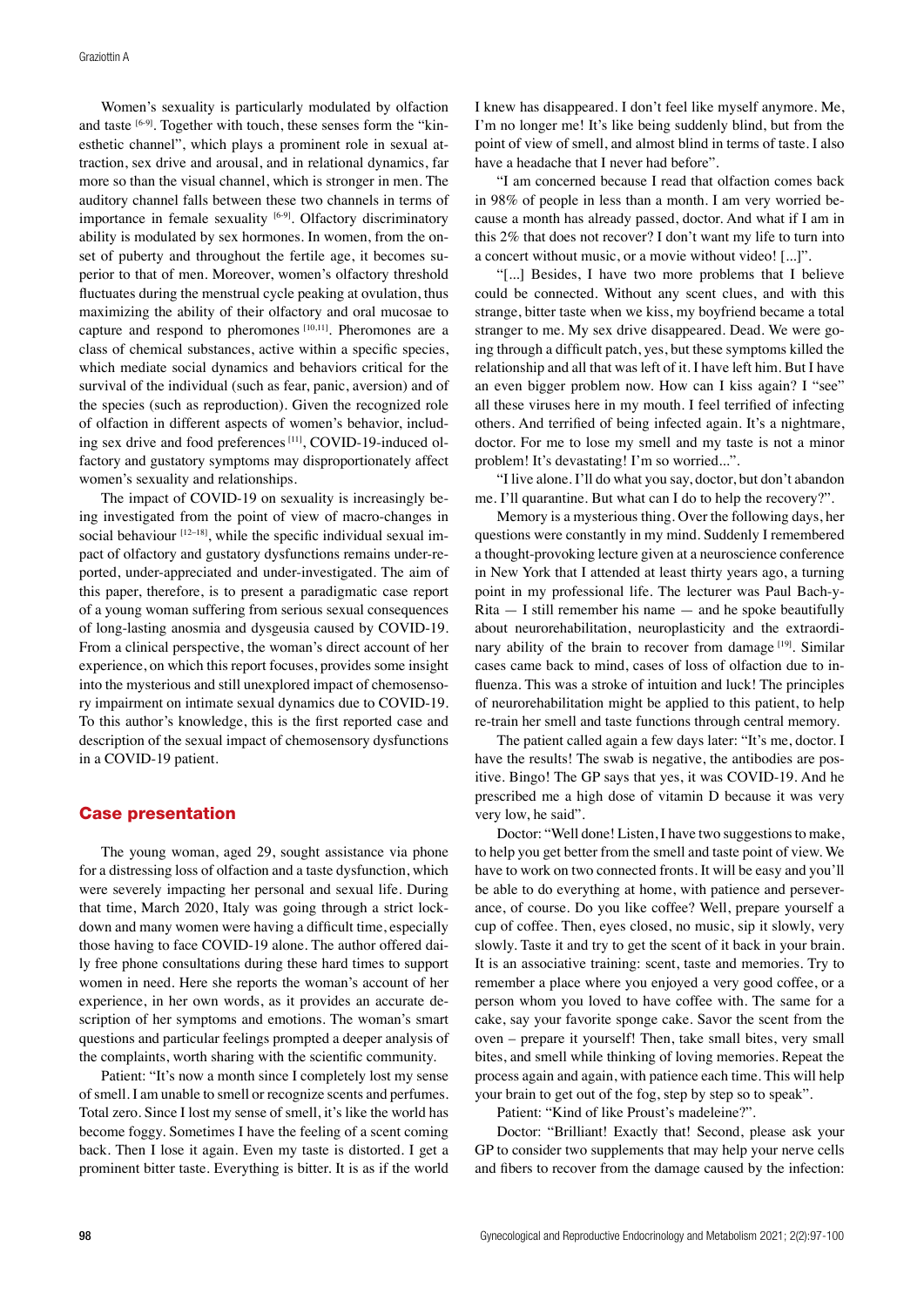alpha-lipoic acid (300 mg twice a day) and palmitoylethanolamide (700 mg/day). Plus, continue taking vitamin D and please keep me updated. Ah, one last question: when did you have your last period? Two days ago? Perfect. Please make a smell and taste recovery diary until your next period, that will help too".

Four weeks later, more than two months from the onset of the symptoms, she called again. With a smiling, cheerful voice, she said: "Doctor, it's me! The coffee worked first. I mean, the coffee-tasting exercise you suggested was the first thing that worked. I practiced it so many times. It was mid-cycle, doctor, when I finally got it right — that scent I loved, that taste I loved — I was dancing alone in my kitchen. I'm slowly getting better. The scent of happiness is coming back to me, doctor...".

At the 6-month follow-up, the patient was still experiencing variations in her smell and taste sensitivity along the menstrual cycle: smell perception was best at ovulation and showed a variable blunting during her periods, when the persistence of a dominant bitter taste was reported.

## **Discussion**

This report presents the case of a young woman with COV-ID-19-derived anosmia and dysgeusia. The story is purposely reported from the patient's perspective and using her own narrative of the experience, as her choice of words and accurate "symptom reading" may help physicians to better understand the complex role that smell and taste have in human well-being, sexual behavior, and sense of happiness, and how all these can be impacted by COVID-19-induced chemosensory dysfunctions.

The deep consequences of the symptoms on the patient's sexual life encompass many issues relevant to clinical practice, and the present account may deepen understanding of the complex interactions between olfaction, taste, hormonal fluctuation through the menstrual cycle, sexual identity, sexual function, and sexual relationships in humans, both in physiological and pathological conditions [9].

The role of the olfactory system in human behavior has been increasingly recognized in recent years and understanding of it could be further driven by cases of COVID-19-induced acute anosmia and ageusia/hypogeusia. Smell and taste are our only two "chemical" senses, defined by the use of molecules acting as trigger signals, which bind to specific chemoreceptors present on specialized sensory cells [20]. From an evolutionary point of view, smell and taste are the most archaic of the senses, having powerful connections with the rhinencephalon and the limbic brain [8]. Olfactory signals are collected in the olfactory mucosa by the olfactory nerve endings, the most peripheral outposts of the central nervous system. Flavor signals and the experience of the pleasurable and emotional value of food are processed by the posterior part of the orbital frontal cortex [21]. This area lies near to the primary olfactory piriform cortex, and thus positions olfaction close to gustation both anatomically and physiologically. This further underlines the close link between these two exquisitely sensual and sexual senses.

Because of their proximity, smell and taste share similar vulnerability to noxious agents, including viruses, as testified by the loss of both senses in the majority of COVID-19-positive subjects, as well as in this paradigmatic case [22,23]. Often, one sense can be more affected than the other, with olfaction usually being the most impaired, as reported by this patient.

The loss of smell and the distortion of taste severely affected this patient's sexual life, having major health, psychosexual and relational consequences that deserve comprehensive clinical attention. Chemosensory dysfunction impacted her sexual identity. When the patient, in response to her loss of smell and distorted sense of taste, said "Me, I'm no longer me", her words underlined the key role of olfaction first, and taste second, in the building, perception and maintenance of a consistent sexual identity over time. Sensations of the body ("body feelings")<sup>[24]</sup>, which are extremely important for women, seem to be more affected than body image when the kinesthetic senses (olfaction, taste, and touch, in kissing and caressing) are lost.

Furthermore, the reported chemosensory impairment had a profound impact on the patient's sexual function. Without the ability to perceive her partner's scent and pheromones, a prominent component of her sexual attraction to him, and of her sex drive, was lost. The patient's complaints are strongly supported by published pathophysiological evidence. Loss of sex drive is reported in 29% of patients after olfactory loss of different etiologies, with depression triggered by neuroinflammation being the most frequent comorbidity  $[7]$ . With regard to the loss of arousal, there are two main aspects to consider. First, lost perception of the "aroma of arousal" causes impairment of sexual arousability  $[6]$ . Second, it also implies the risk of a shifting from "affiliative" to "unknown/aversive" feelings and dynamics. A comorbid taste distortion may further affect sexual function with a strong inhibitory effect. If the partner is perceived as a "total stranger", body odor attractiveness is lost [6]. And the intrinsic biological strength of sex drive vanishes with it.

Finally, the risk of infecting others and of being (re)infected, together with uncertainty concerning the duration of the symptoms, may trigger invalidating anxiety, further impairing sex drive and sexual behavior, as this case clearly indicates. The patient's anxiety was further amplified by her social isolation, illustrating the negative impact that social distancing- and lockdown-related measures have had in young people.

Within the framework of the psychosexual support offered via phone consultations, the therapy prescribed to the patient comprised three aspects: (1) memory-based neurorehabilitation; (2) exploitation of olfactory threshold fluctuation during the menstrual cycle; (3) reduction and repair of neural damage underlying the olfactory and gustatory dysfunctions.

First, the patient was given "homework" based on the role of memory in "smell and taste re-training" through basic principles of neurorehabilitation [25]. The exercises were designed to stimulate aroma-evoked memory pathways (e.g., coffee, pizza, sponge cake) going back to 0-10 years of age. Memories of this kind are more emotional, less frequently recalled, and capable of introducing retroactive "time-traveling" sensations of great therapeutic potential in situations of sudden dysfunctional loss of smell [26]. The use of these neurorehabilitation methods deserves to be evaluated in patients with long-lasting hyposmia and dysgeusia.

Second, the patient was advised to monitor her olfaction